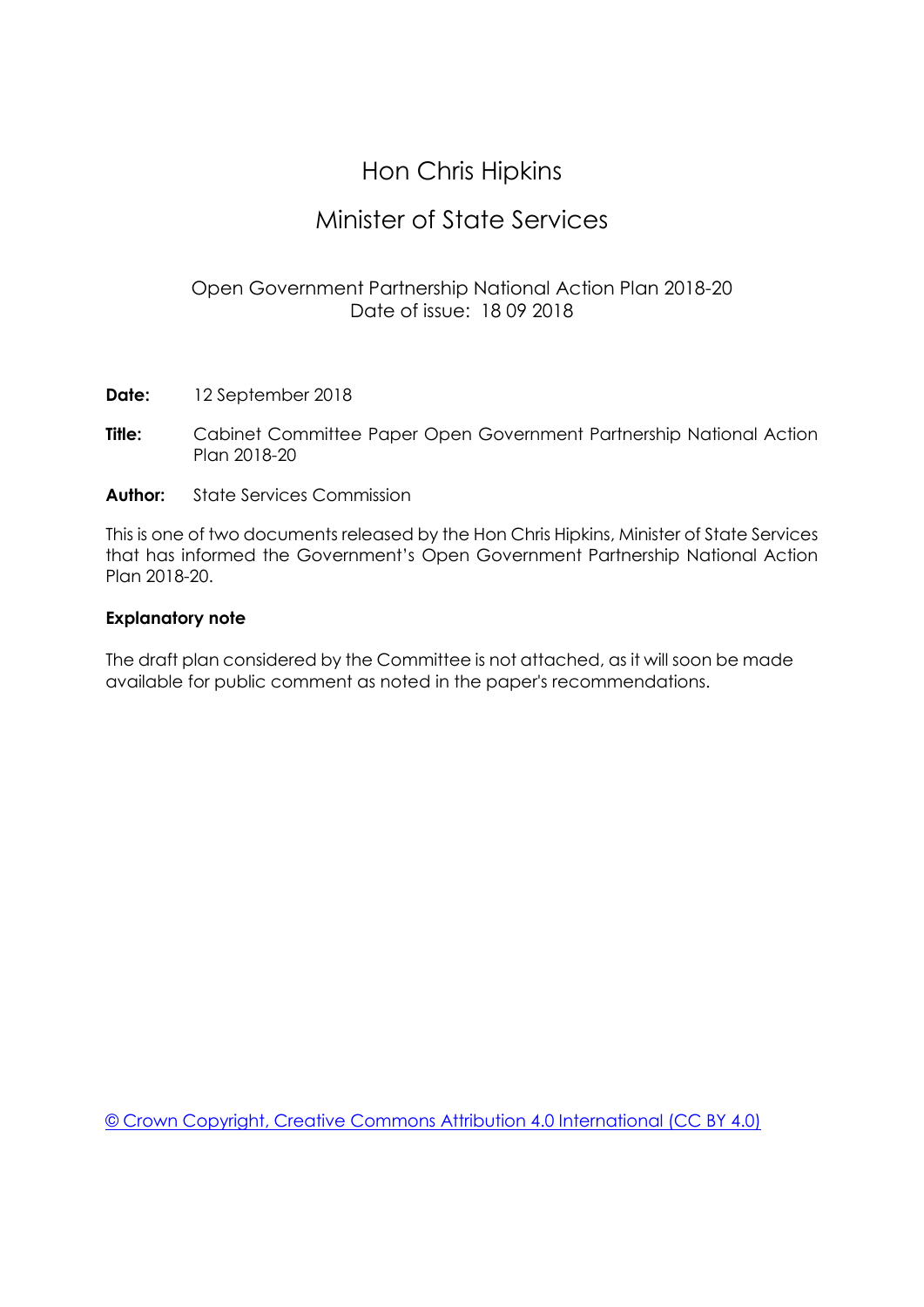In Confidence

Office of the Minister of State Services Chair, Cabinet Economic Development Committee

## **Open Government Partnership National Action Plan 2018 – 20**

#### **Proposal**

1 This paper asks Ministers to agree the commitments described in the third Open Government Partnership National Action Plan 2018-20 attached to this paper and authorise its release for public comment.

#### **Executive Summary**

- 2 As a member of the Open Government Partnership (OGP) New Zealand works with civil society to develop a National Action Plan (NAP) every two years. When finalised, the NAP will be lodged with and published by the OGP International Secretariat. An independent local researcher appointed by the OGP's Independent Reporting Mechanism (IRM) will review the development and implementation of the NAP. **Proposal**<br>
This paper asks Ministers to agree the commitments described in the third Open<br>
Government Pathership National Action Plan 2018-20 attached to this paper.<br>
and Covernment Pathership National Action Plan 2018-2
	- 3 Officials have worked with representatives from public workshops and the OGP New Zealand Expert Advisory Panel to distil the 12 commitments described in the Table in paragraph 11 from the 449 ideas generated during the engagement process. The commitments respond to three themes: participation in democracy, public participation to develop policy and services and transparency and accountability.

#### **Context**

- 4 New Zealand has been a member of the OGP since 2013. The OGP is an international, multilateral initiative involving more than 70 national governments and many civil society organisations. The OGP supports governments to promote transparency, empower citizens, fight corruption, and harness new technologies to strengthen governance.
- 5 As a member of the OGP, New Zealand has committed to working with civil society to produce a NAP every two years. New Zealand's third NAP will be lodged later than OGP's timeline of 31 August, but it is important that we take the time we need to develop a robust and inclusive plan.
- 6 Participation in the OGP is one of the ways we can advance our open government agenda. It is also a way of enhancing New Zealand's (already considerable) international reputation.

#### What is a NAP?

The OGP expects a NAP to be developed with civil society. A key element of this is the establishment of a 'multi-stakeholder forum' including civil society organisations. The SSC has a small Expert Advisory Panel (EAP) to undertake this role.

The OGP has published standards for the development of a NAP. The process followed to develop the third NAP meets all the basic standard requirements set by the OGP and most of its optional standards. Commitments need to show ambition, or stretch beyond current practice, significantly improving the status quo. A commitment can build on existing, ongoing reforms.

9 A NAP should have between five and fifteen (and not more than 20) commitments, each having not more than five milestones. Commitments are expected to respond to one or more of the OGP values: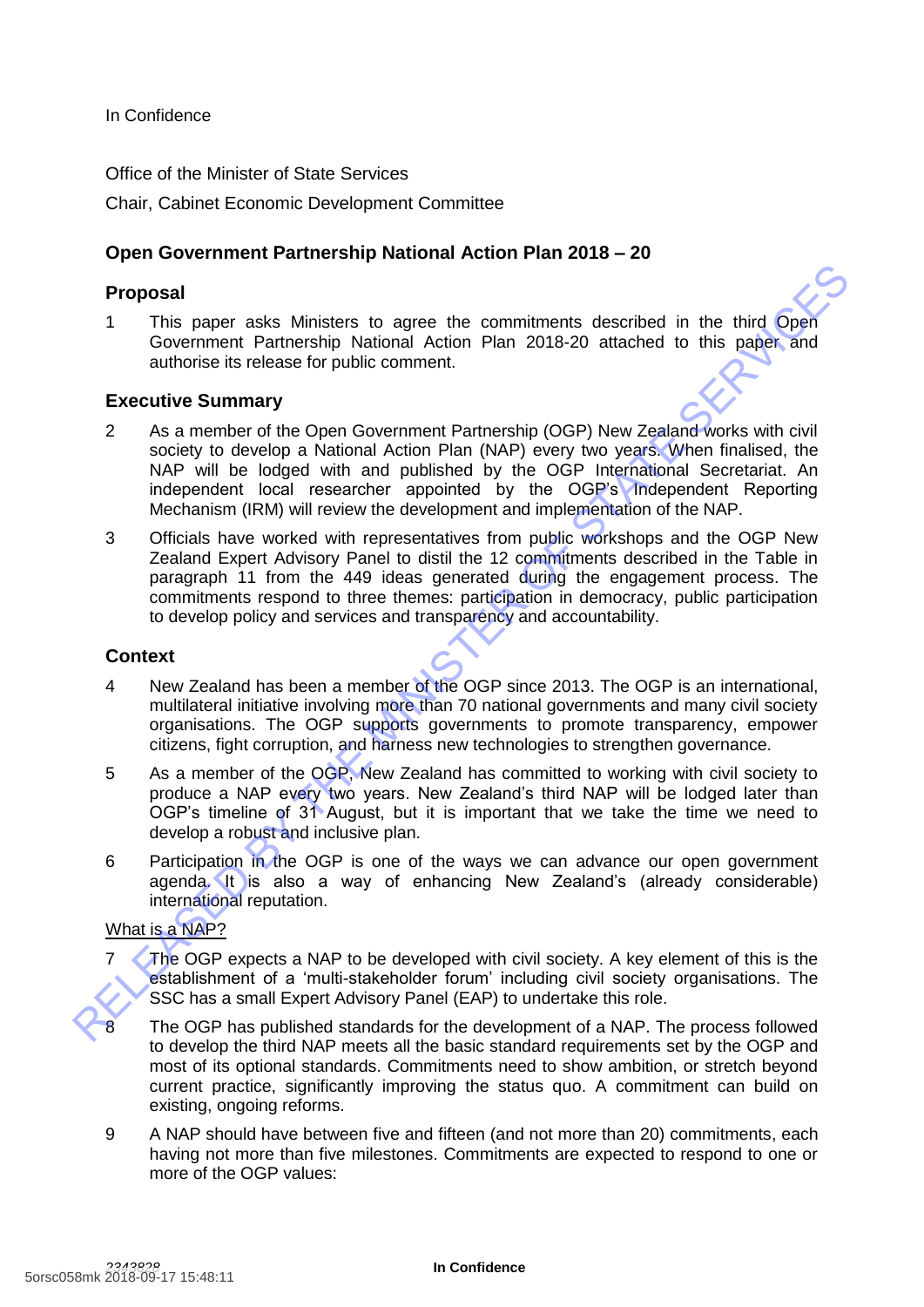- 9.1 *Access to Information*: disclosing more information or improving the quality of the information disclosed to the public
- 9.2 *Civic Participation*: creating or improving opportunities or capabilities for the public to inform or influence decisions
- 9.3 *Public Accountability*: creating or improving opportunities to make government answerable for its actions
- 9.4 *Technology & Innovation for Transparency and Accountability*: using technological innovation in conjunction with one of the other three OGP values to advance transparency and/or accountability.
- 10 The OGP has an Independent Reporting Mechanism. An independent local researcher considers each NAP at its mid- and end-points. In her mid-term report on our second NAP (2016-18), the independent local researcher made recommendations for future commitments. The draft third NAP responds to these recommendations (in particular through the commitments relating to participation in democracy, and policy and service design).

#### The Draft Third National Action Plan

|    |                                                                                                                                                                                                                                                                                                                                                                                                                                                      | a mnovadon ior nansparchoy and A<br>technological innovation in conjunction with one of the other three OGP values to<br>advance transparency and/or accountability. |                                                          |  |
|----|------------------------------------------------------------------------------------------------------------------------------------------------------------------------------------------------------------------------------------------------------------------------------------------------------------------------------------------------------------------------------------------------------------------------------------------------------|----------------------------------------------------------------------------------------------------------------------------------------------------------------------|----------------------------------------------------------|--|
| 10 | The OGP has an Independent Reporting Mechanism. An independent local researcher<br>considers each NAP at its mid- and end-points. In her mid-term report on our second<br>NAP (2016-18), the independent local researcher made recommendations for future<br>commitments. The draft third NAP responds to these recommendations (in particular<br>through the commitments relating to participation in democracy, and policy and service<br>design). |                                                                                                                                                                      |                                                          |  |
|    | The Draft Third National Action Plan                                                                                                                                                                                                                                                                                                                                                                                                                 |                                                                                                                                                                      |                                                          |  |
| 11 | The draft third NAP (attached) proposes 12 commitments that each reflect at least one<br>of the values described in paragraph 10. The commitments are:                                                                                                                                                                                                                                                                                               |                                                                                                                                                                      |                                                          |  |
|    |                                                                                                                                                                                                                                                                                                                                                                                                                                                      | <b>Commitment</b>                                                                                                                                                    | <b>Lead Agency</b>                                       |  |
|    |                                                                                                                                                                                                                                                                                                                                                                                                                                                      | <b>Participation in democracy</b>                                                                                                                                    |                                                          |  |
|    | 1.                                                                                                                                                                                                                                                                                                                                                                                                                                                   | Improving understanding of and engagement<br>with Parliament                                                                                                         | Office of the Clerk of the House of<br>Representatives   |  |
|    | 2.                                                                                                                                                                                                                                                                                                                                                                                                                                                   | Youth Parliament                                                                                                                                                     | Ministry of Youth Development                            |  |
|    | 3.                                                                                                                                                                                                                                                                                                                                                                                                                                                   | School Leavers' Toolkit - civics education                                                                                                                           | Ministry of Education                                    |  |
|    | 4.                                                                                                                                                                                                                                                                                                                                                                                                                                                   | Access to secondary legislation                                                                                                                                      | <b>Parliamentary Counsel Office</b>                      |  |
|    | Public participation to develop policy and services                                                                                                                                                                                                                                                                                                                                                                                                  |                                                                                                                                                                      |                                                          |  |
|    | 5.                                                                                                                                                                                                                                                                                                                                                                                                                                                   | Public participation in policy development                                                                                                                           | Department of the Prime Minister and Cabinet             |  |
|    | 6.                                                                                                                                                                                                                                                                                                                                                                                                                                                   | Inclusive service design                                                                                                                                             | Department of Internal Affairs                           |  |
|    | <b>Transparency and Accountability</b>                                                                                                                                                                                                                                                                                                                                                                                                               |                                                                                                                                                                      |                                                          |  |
|    | 7.                                                                                                                                                                                                                                                                                                                                                                                                                                                   | Access to official information                                                                                                                                       | State Services Commission and Ministry of<br>Justice     |  |
|    | 8.                                                                                                                                                                                                                                                                                                                                                                                                                                                   | Algorithms<br>(improving transparency<br>and<br>accountability)                                                                                                      | Stats NZ supported by Department of Internal<br>Affairs  |  |
|    | 9.                                                                                                                                                                                                                                                                                                                                                                                                                                                   | Improving transparency of data stewardship                                                                                                                           | Stats NZ                                                 |  |
|    | 10.                                                                                                                                                                                                                                                                                                                                                                                                                                                  | Monitoring effectiveness of public information<br>management                                                                                                         | Department of Internal Affairs (Archives New<br>Zealand) |  |
|    | 11.                                                                                                                                                                                                                                                                                                                                                                                                                                                  | Authoritative dataset of government<br>organisations                                                                                                                 | Department of Internal Affairs                           |  |
|    | 12.                                                                                                                                                                                                                                                                                                                                                                                                                                                  | Open procurement                                                                                                                                                     | Ministry of Business, Innovation and Employment          |  |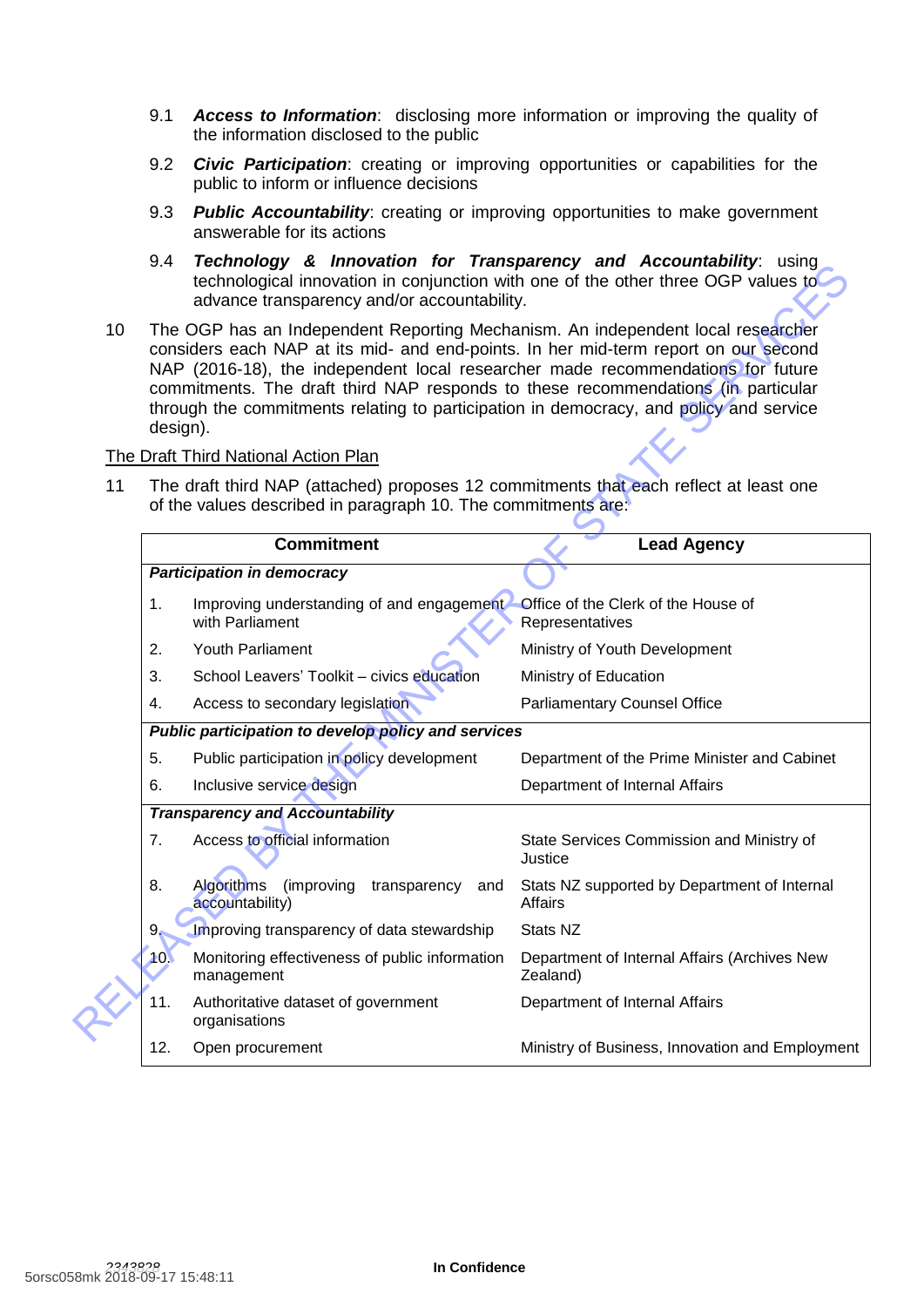#### Why these commitments?

- 12 A total of 449 ideas covering a wide range of areas were generated during the public participation process. An overarching concept was the importance of recognising the increasing diversity of New Zealand society, ensuring all are able to participate in our democratic processes, and the inclusiveness of policy development and service design processes.
- 13 The public participation in democracy and in developing policy and services themes are aligned directly to ideas generated in the process. The commitments described under the transparency and accountability theme also respond to particular ideas expressed by participants in the process and serve to underpin or provide assurance to enhance trust and confidence in government. The public participation in democracy and in developing policy and services themes are<br>aligned directly to ideas generated in the process. The commitments described under<br>the temsparency and accountability theme also respo
	- 14 Commentary is provided in the NAP that outlines the Open Government context and a range of government initiatives not captured by our commitments that support Open Government objectives, including State Sector Act reform and embedding a focus on wellbeing across the government.

#### **Consultation**

- 15 Officials from the following agencies have commitments in the NAP: Department of Internal Affairs, Ministry of Justice, Department of Prime Minister and Cabinet, Parliamentary Counsel Office, the Ministries of Education, Justice and Youth Development and Stats NZ. The Office of the Clerk of the House of Representatives has also been involved.
- 16 In addition the Treasury, the Ministries of Foreign Affairs and Trade, for Culture and Heritage, for Women and for Pacific Peoples, Te Puni Kōkiri and the Serious Fraud Office have been consulted.
- 17 A public engagement process (both online and at workshops) has been part of the development of the draft NAP. OGP Standards include an expectation that governments publish and collect feedback on draft commitments for at least two weeks.

#### **Financial Implications**

- 18 The cost of continuing New Zealand's participation in OGP includes a membership fee plus the various amounts of staff time involved in SSC and other agencies.
- 19 The commitments in the proposed National Action Plan do not require additional funding.

## **Human Rights, Gender and Disability**

20 Open government is positive from a human rights and diversity perspective.

#### **Legislative Implications & Regulatory Impact Analysis**



21 This paper has no legislative implications and a regulatory impact analysis is not required.

#### **Publicity**

22 I will release the Plan for public comment before finalising and providing it to the OGP Secretariat for publication.